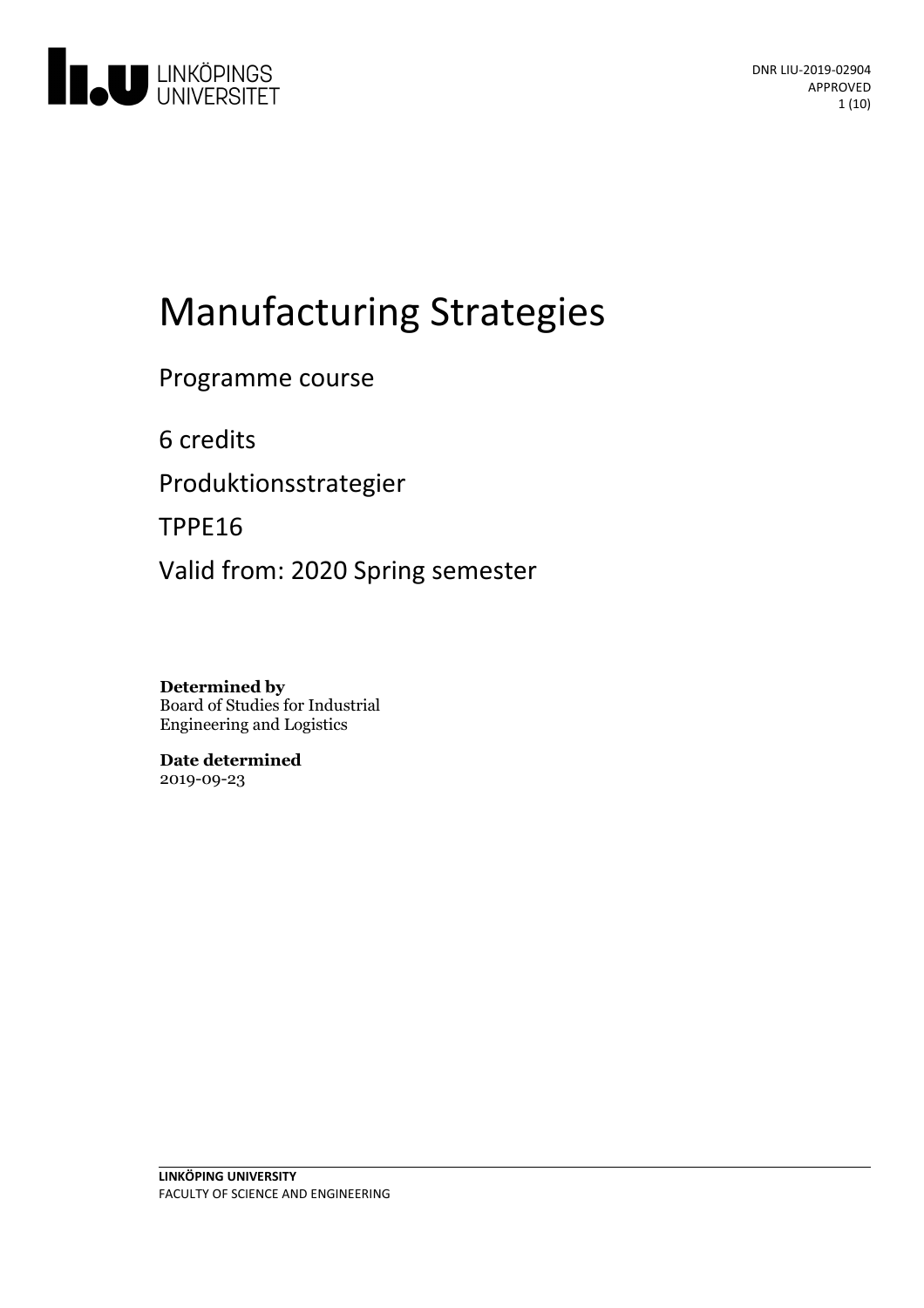# Main field of study

Industrial Engineering and Management

Course level

Second cycle

# Advancement level

A1X

# Course offered for

- Master's Programme in Mathematics
- Design and Product Development, M Sc in Engineering
- Industrial Engineering and Management International, M Sc in Engineering
- Industrial Engineering and Management, M Sc in Engineering
- Mechanical Engineering, M Sc in Engineering

# Entry requirements

Note: Admission requirements for non-programme students usually also include admission requirements for the programme and threshold requirements for progression within the programme, or corresponding.

# Prerequisites

Basic course in Production and Operations management.

# Intended learning outcomes

The aim of the course is to present the strategic perspective of the manufacturing function. Special attention is paid to the holistic view of manufacturing, the competitive priorities of the manufacturing firm and the interfaces with other business functions. After taking this course, the student should be a ble to analyze the role of manufacturing in the corporate strategy and formulate a consistent manufacturing strategy. The student should also be able to communicate results and conclusions and be able to critically reflect upon the analysis made of other groups related to manufacturing strategies.

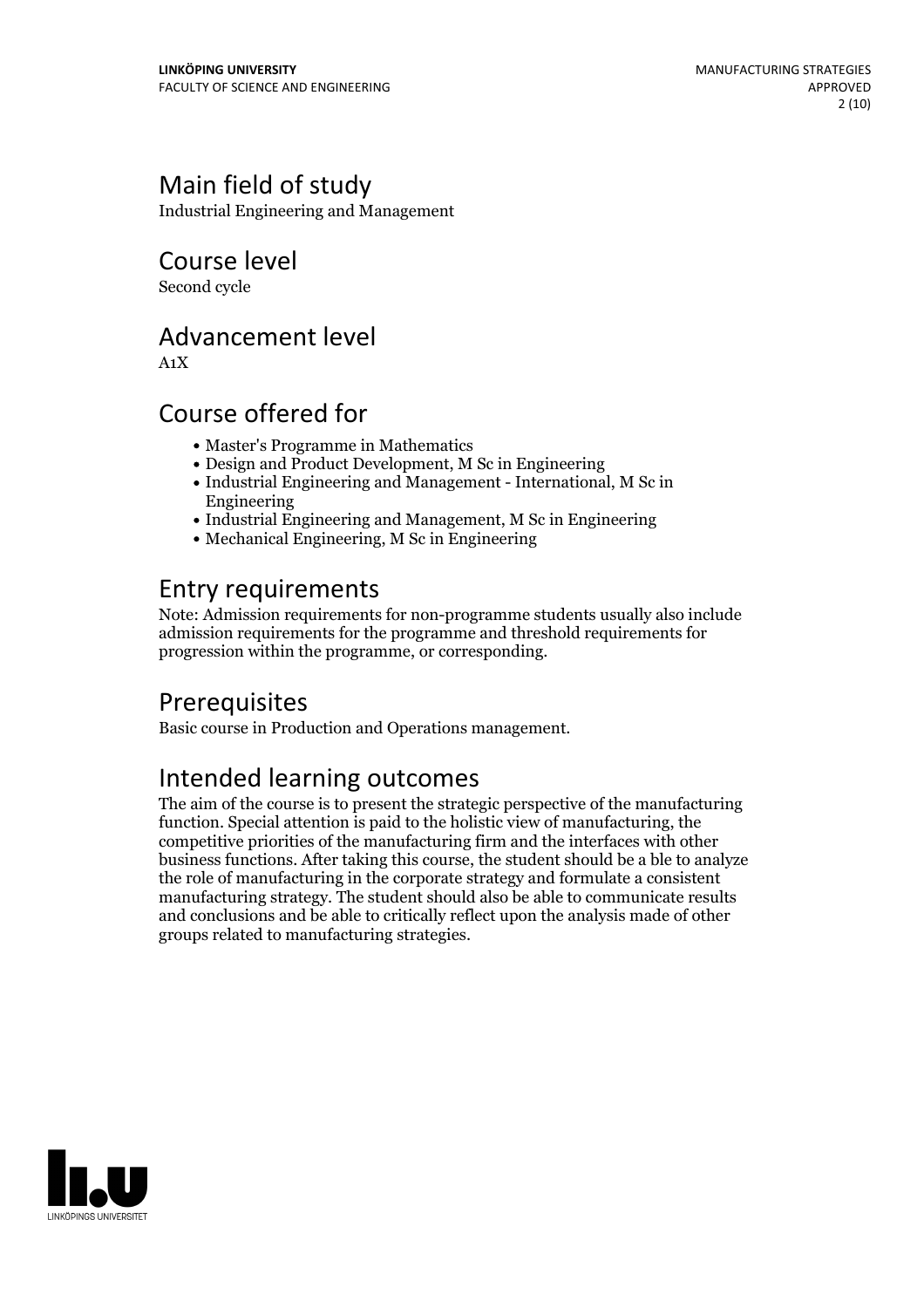## Course content

- Manufacturing Strategy: Relationship to corporate strategy and functional
- Competitive Priorities: Quality, delivery speed and reliability, cost effeceincy, flexibility. Order winners and order qualifiers. Special focus on manufacturing flexibility: different types of and means of providing
- flexibility.<br>• Manufacturing Strategy Content: Strategic issues and operations regarding capacity, facilities, process vertical integration, quality, organization, and control systems, expecially manufacturing planning and control systems. International manufacturing networks
- 
- Performance Measurement: Productivity. Different types of measures for feedback to different planning and control levels.<br>• Supply Chains
- 
- Sustainability related to long term planning of manufacturing
- Industry 4.0, Smart factories, IT as manufacturing strategy

# Teaching and working methods

The teaching is organized in lectures and seminars. The lectures cover theory and approaches. The seminars are used for guidance and other group exercises such as project presentations.

# Examination

| PRA3 | Project             | 4 credits | U, 3, 4, 5 |
|------|---------------------|-----------|------------|
| KTR1 | Written examination | 2 credits | U, 3, 4, 5 |

### Grades

Four-grade scale, LiU, U, 3, 4, 5

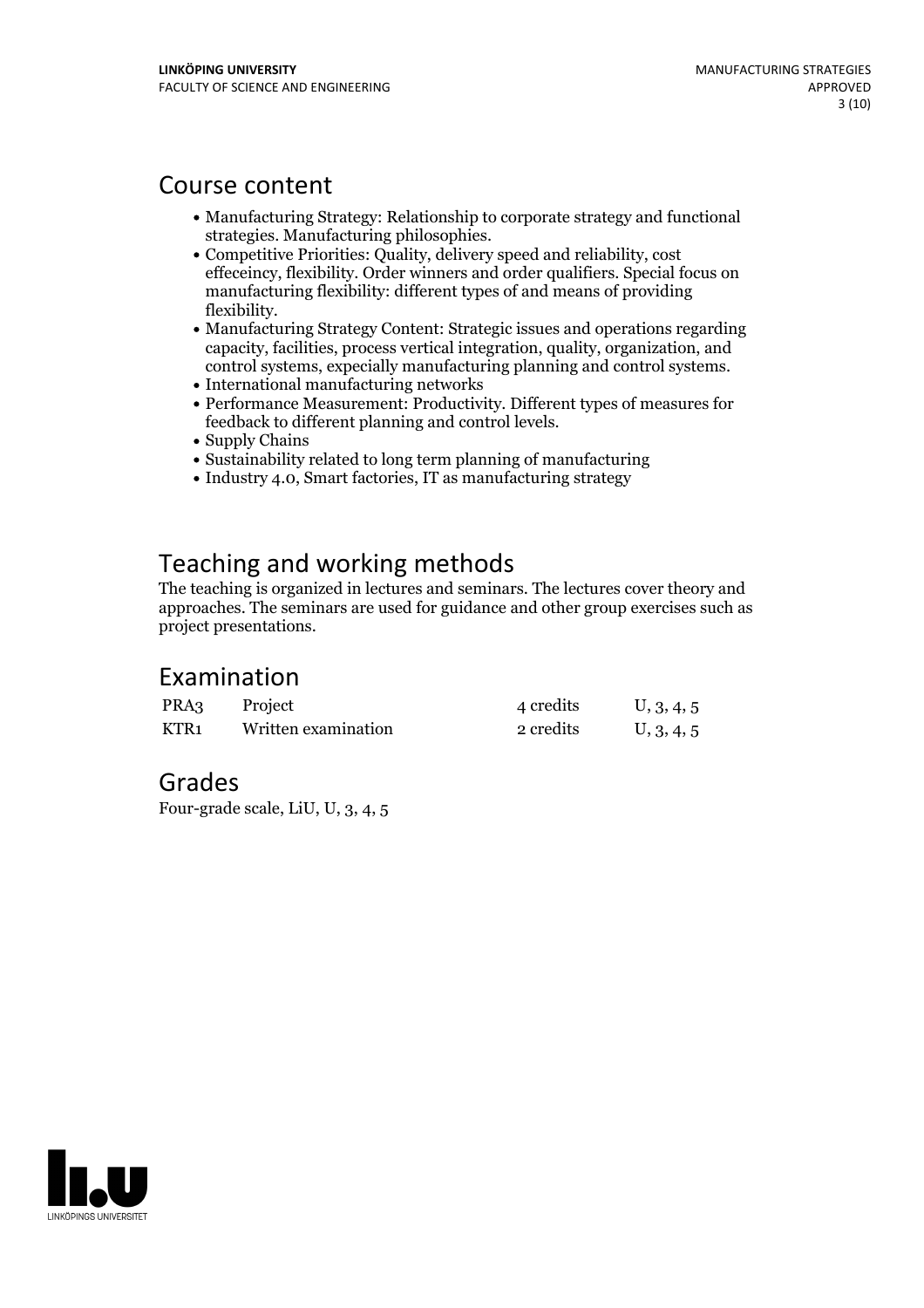# Other information

*Supplementary courses:* Production Logistics. Analysing and Improving Manufacturing Operations.

### **About teaching and examination language**

The teaching language is presented in the Overview tab for each course. The examination language relates to the teaching language as follows:

- If teaching language is Swedish, the course as a whole or in large parts, is taught in Swedish. Please note that although teaching language is Swedish, parts of the course could be given in English. Examination language is Swedish.<br>• If teaching language is Swedish/English, the course as a whole will be
- taught in English if students without prior knowledge of the Swedish language participate. Examination language is Swedish or English
- If teaching language is English, the course as a whole is taught in English. Examination language is English.

#### **Other**

The course is conducted in a manner where both men's and women's

The planning and implementation of a course should correspond to the course syllabus. The course evaluation should therefore be conducted with the course syllabus as a starting point.

### Department

Institutionen för ekonomisk och industriell utveckling

# Director of Studies or equivalent

Helene Lidestam

### Examiner

Veronica Lindström

### Education components

Preliminary scheduled hours: 28 h Recommended self-study hours: 132 h

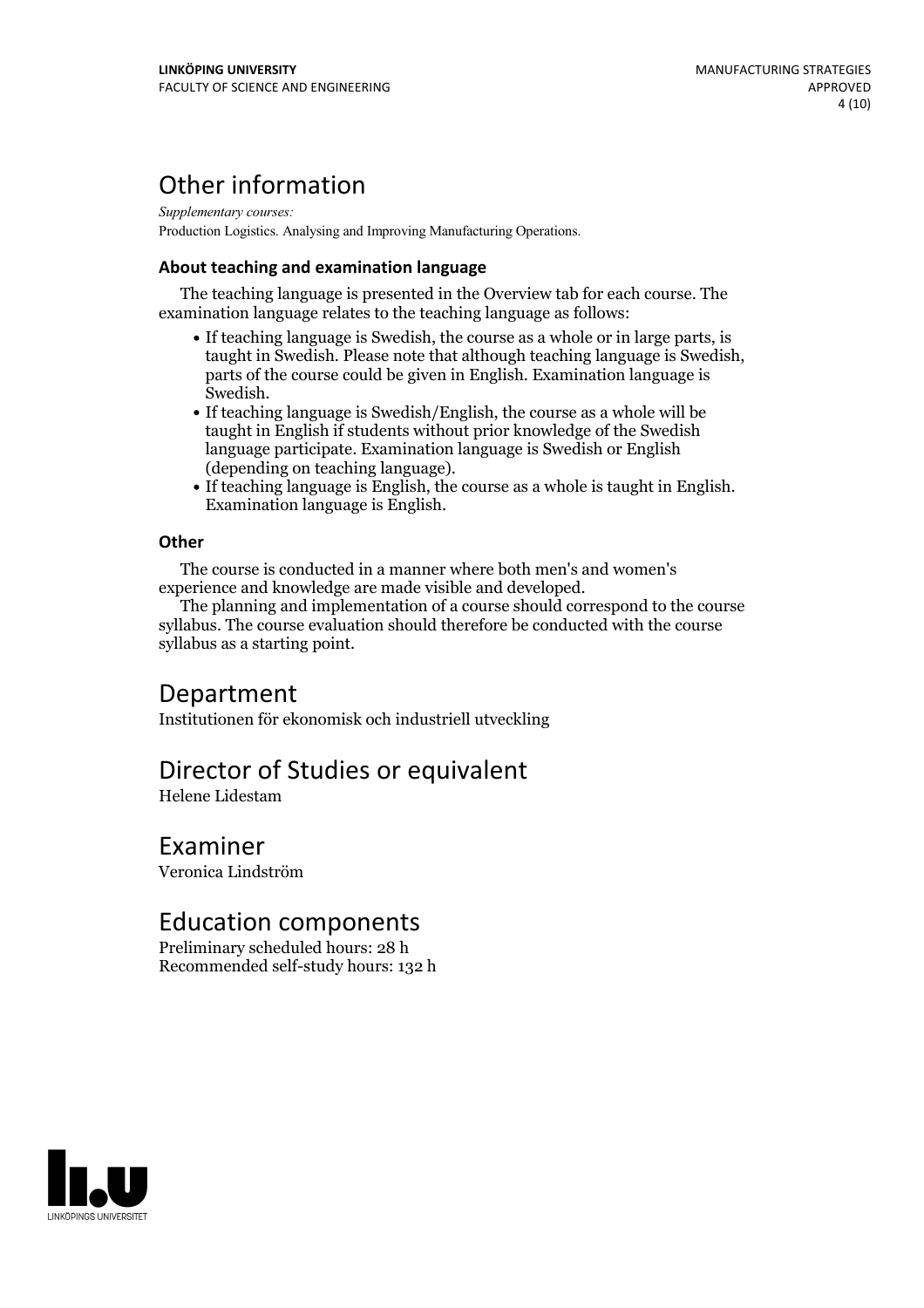# Course literature

#### **Books**

Miltenburg, John, (2005) *Manufacturing strategy. how to formulate and implement a winning plan, 2nd edition* 2nd ed. New York, N.Y. : Productivity Press, c2005 ISBN: 1563273179

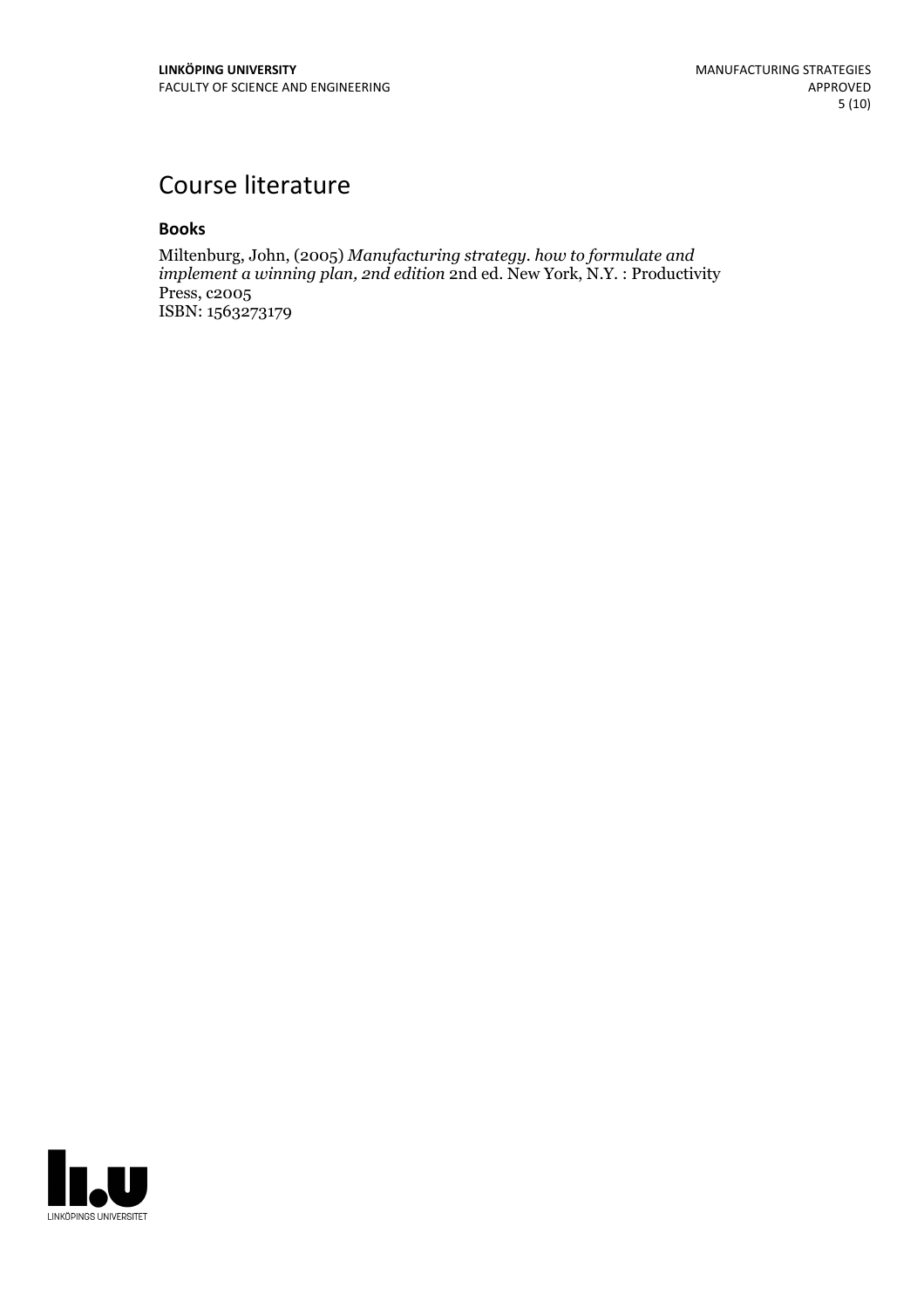# **Common rules**

### **Course syllabus**

A syllabus must be established for each course. The syllabus specifies the aim and contents of the course, and the prior knowledge that a student must have in order to be able to benefit from the course.

### **Timetabling**

Courses are timetabled after a decision has been made for this course concerning its assignment to a timetable module.

### **Interrupting a course**

The vice-chancellor's decision concerning regulations for registration, deregistration and reporting results (Dnr LiU-2015-01241) states that interruptions in study are to be recorded in Ladok. Thus, all students who do not participate in a course for which they have registered must record the interruption, such that the registration on the course can be removed. Deregistration from <sup>a</sup> course is carried outusing <sup>a</sup> web-based form: https://www.lith.liu.se/for-studenter/kurskomplettering?l=en.

### **Cancelled courses**

Courses with few participants (fewer than 10) may be cancelled or organised in a manner that differs from that stated in the course syllabus. The Dean is to deliberate and decide whether a course is to be cancelled or changed from the course syllabus.

### **Guidelines relatingto examinations and examiners**

For details, see Guidelines for education and examination for first-cycle and second-cycle education at Linköping University, http://styrdokument.liu.se/Regelsamling/VisaBeslut/917592.

An examiner must be employed as a teacher at LiU according to the LiU Regulations for Appointments

(https://styrdokument.liu.se/Regelsamling/VisaBeslut/622784). For courses in second-cycle, the following teachers can be appointed as examiner: Professor (including Adjunct and Visiting Professor), Associate Professor (including Adjunct), Senior Lecturer (including Adjunct and Visiting Senior Lecturer), Research Fellow, or Postdoc. For courses in first-cycle, Assistant Lecturer (including Adjunct and Visiting Assistant Lecturer) can also be appointed as examiner in addition to those listed for second-cycle courses. In exceptional cases, a Part-time Lecturer can also be appointed as an examiner at both first- and second cycle, see Delegation of authority for the Board of Faculty of Science and Engineering.

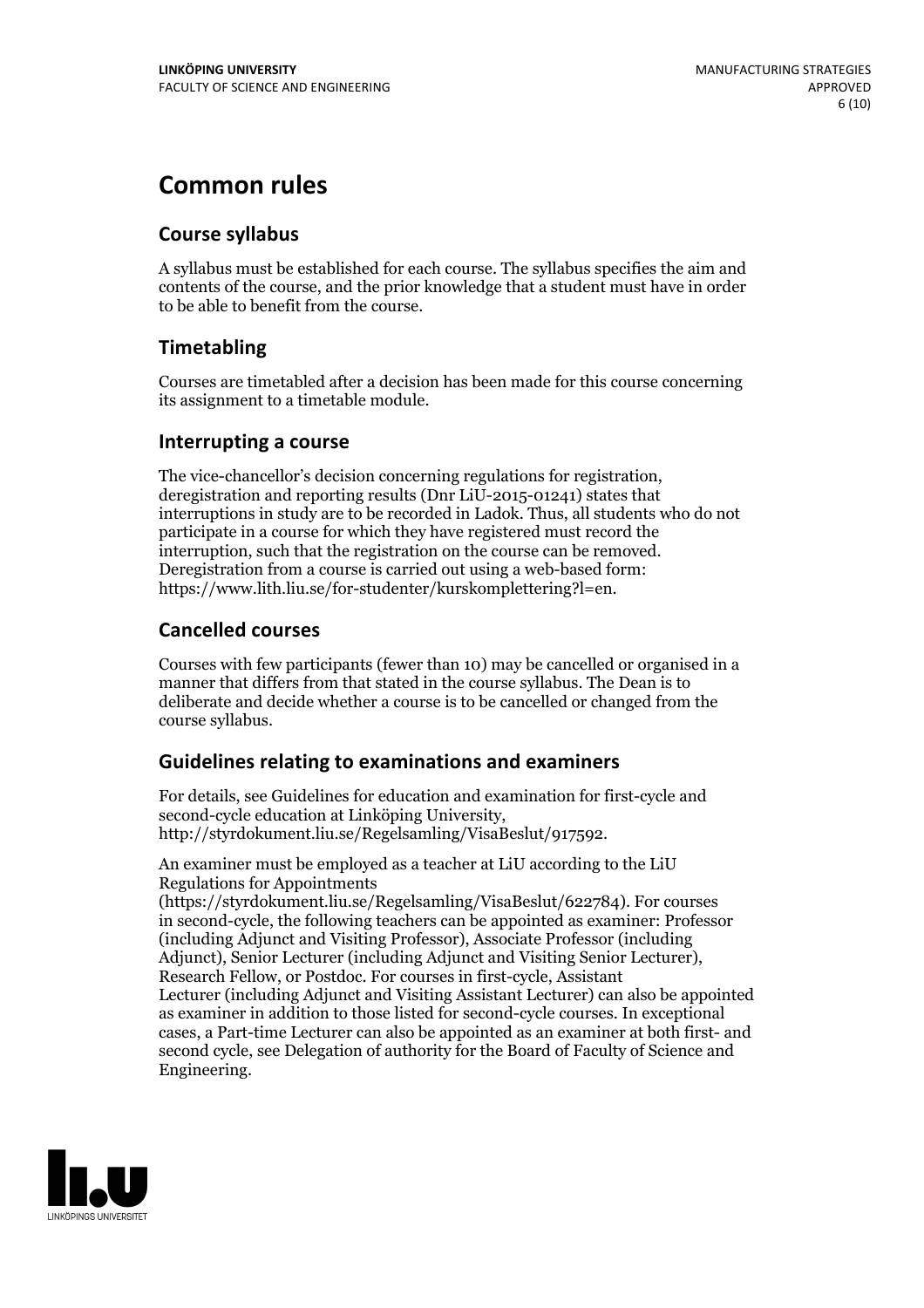### **Forms of examination**

#### **Examination**

Written and oral examinations are held at least three times a year: once immediately after the end of the course, once in August, and once (usually) in one of the re-examination periods. Examinations held at other times are to follow a decision of the board of studies.

Principles for examination scheduling for courses that follow the study periods:

- courses given in VT1 are examined for the first time in March, with re-examination in June and August
- courses given in VT2 are examined for the first time in May, with re-examination in August and October
- courses given in HT1 are examined for the first time in October, with re-examination in January and August
- courses given in HT2 are examined for the first time in January, with re-examination in March and in August.

The examination schedule is based on the structure of timetable modules, but there may be deviations from this, mainly in the case of courses that are studied and examined for several programmes and in lower grades (i.e. 1 and 2).

Examinations for courses that the board of studies has decided are to be held in alternate years are held three times during the school year in which the course is given according to the principles stated above.

Examinations for courses that are cancelled orrescheduled such that they are not given in one or several years are held three times during the year that immediately follows the course, with examination scheduling that corresponds to the scheduling that was in force before the course was cancelled or rescheduled.

When a course is given for the last time, the regular examination and two re-<br>examinations will be offered. Thereafter, examinations are phased out by offering three examinations during the following academic year at the same times as the examinations in any substitute course. If there is no substitute course, three examinations will be offered during re-examination periods during the following academic year. Other examination times are decided by the board of studies. In all cases above, the examination is also offered one more time during the academic year after the following, unless the board of studies decides otherwise.

If a course is given during several periods of the year (for programmes, or on different occasions for different programmes) the board or boards of studies determine together the scheduling and frequency of re-examination occasions.

#### **Registration for examination**

In order to take an examination, a student must register in advance at the Student Portal during the registration period, which opens 30 days before the date of the examination and closes 10 days before it. Candidates are informed of the location of the examination by email, four days in advance. Students who have not

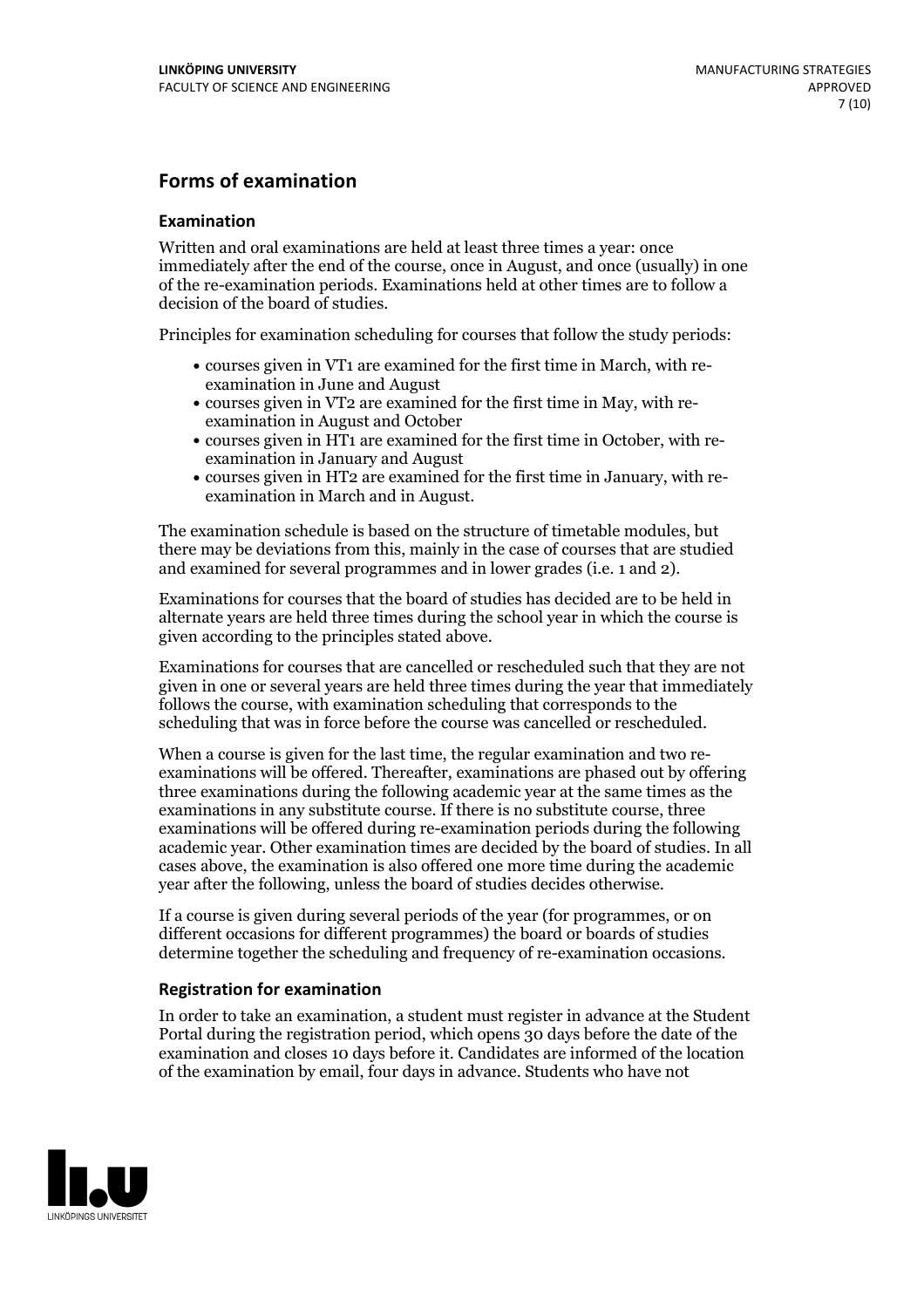registered for an examination run the risk of being refused admittance to the examination, if space is not available.

Symbols used in the examination registration system:

\*\* denotes that the examination is being given for the penultimate time.

\* denotes that the examination is being given for the last time.

#### **Code of conduct for students during examinations**

Details are given in a decision in the university's rule book: http://styrdokument.liu.se/Regelsamling/VisaBeslut/622682.

#### **Retakes for higher grade**

Students at the Institute of Technology at LiU have the right to retake written examinations and computer-based examinations in an attempt to achieve a higher grade. This is valid for all examination components with code "TEN" and "DAT". The same right may not be exercised for other examination components, unless otherwise specified in the course syllabus.

A retake is not possible on courses that are included in an issued degree diploma.

#### **Retakes of other forms of examination**

Regulations concerning retakes of other forms of examination than written examinations and computer-based examinations are given in the LiU guidelines

http://styrdokument.liu.se/Regelsamling/VisaBeslut/917592.

#### **Plagiarism**

For examinations that involve the writing of reports, in cases in which it can be assumed that the student has had access to other sources (such as during project work, writing essays, etc.), the material submitted must be prepared in accordance with principles for acceptable practice when referring to sources (references or quotations for which the source is specified) when the text, images, ideas, data,  $\vec{e}$  etc. of other people are used. It is also to be made clear whether the author has reused his or her own text, images, ideas, data, etc. from previous examinations, such as degree projects, project reports, etc. (this is sometimes known as "self- plagiarism").

A failure to specify such sources may be regarded as attempted deception during examination.

#### **Attempts to cheat**

In the event of <sup>a</sup> suspected attempt by <sup>a</sup> student to cheat during an examination, or when study performance is to be assessed as specified in Chapter <sup>10</sup> of the Higher Education Ordinance, the examiner is to report this to the disciplinary board of the university. Possible consequences for the student are suspension from study and a formal warning. More information is available at https://www.student.liu.se/studenttjanster/lagar-regler-rattigheter?l=en.

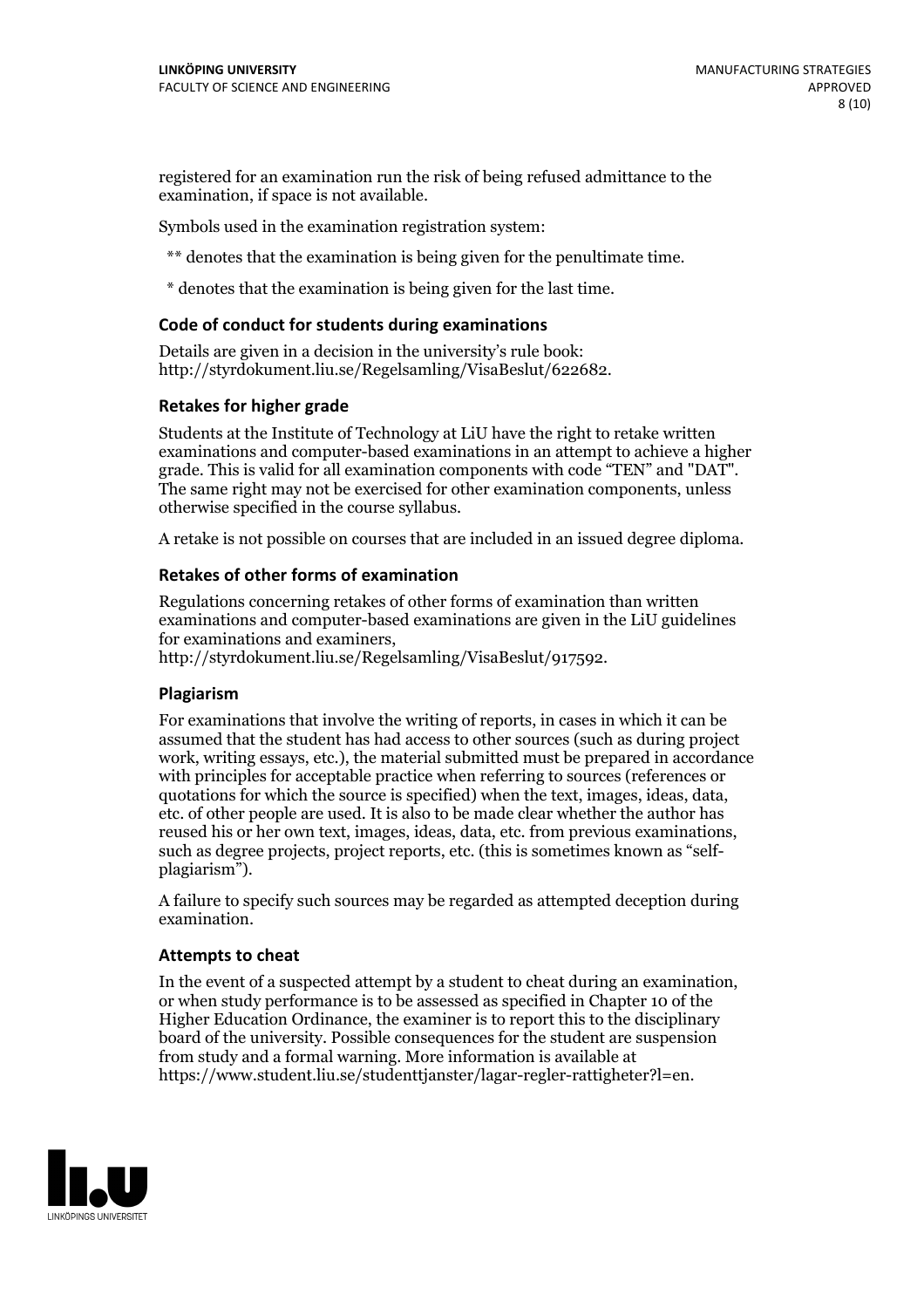### **Grades**

The grades that are preferably to be used are Fail (U), Pass (3), Pass not without distinction  $(4)$  and Pass with distinction  $(5)$ .

- 1. Grades U, 3, 4, 5 are to be awarded for courses that have written
- examinations. 2. Grades Fail (U) and Pass (G) may be awarded for courses with <sup>a</sup> large degree of practical components such as laboratory work, project work and group work. 3. Grades Fail (U) and Pass (G) are to be used for degree projects and other
- independent work.

#### **Examination components**

- 
- 1. Grades U, 3, 4, <sup>5</sup> are to be awarded for written examinations (TEN). 2. Examination components for which the grades Fail (U) and Pass (G) may be awarded are laboratory work (LAB), project work (PRA), preparatory written examination (KTR), oral examination (MUN), computer-based
- examination (DAT), home assignment (HEM), and assignment (UPG). 3. Students receive grades either Fail (U) or Pass (G) for other examination components in which the examination criteria are satisfied principally through active attendance such as other examination (ANN), tutorial group (BAS) or examination item (MOM). 4. Grades Fail (U) and Pass (G) are to be used for the examination
- components Opposition (OPPO) and Attendance at thesis presentation (AUSK) (i.e. part of the degree project).

For mandatory components, the following applies: If special circumstances prevail, and if it is possible with consideration of the nature of the compulsory component, the examiner may decide to replace the compulsory component with another equivalent component. (In accordance with the LiU Guidelines for education and examination for first-cycle and second-cycle education at Linköping University, http://styrdokument.liu.se/Regelsamling/VisaBeslut/917592).

For written examinations, the following applies: If the LiU coordinator for students with disabilities has granted a student the right to an adapted examination for a written examination in an examination hall, the student has the right to it. If the coordinator has instead recommended for the student an adapted examination or alternative form of examination, the examiner may grant this if the examiner assesses that it is possible, based on consideration of the course objectives. (In accordance with the LiU Guidelines for education and examination for first-cycle and second-cycle education at Linköping University, http://styrdokument.liu.se/Regelsamling/VisaBeslut/917592).

The examination results for a student are reported at the relevant department.

### **Regulations (applyto LiU in its entirety)**

The university is a government agency whose operations are regulated by